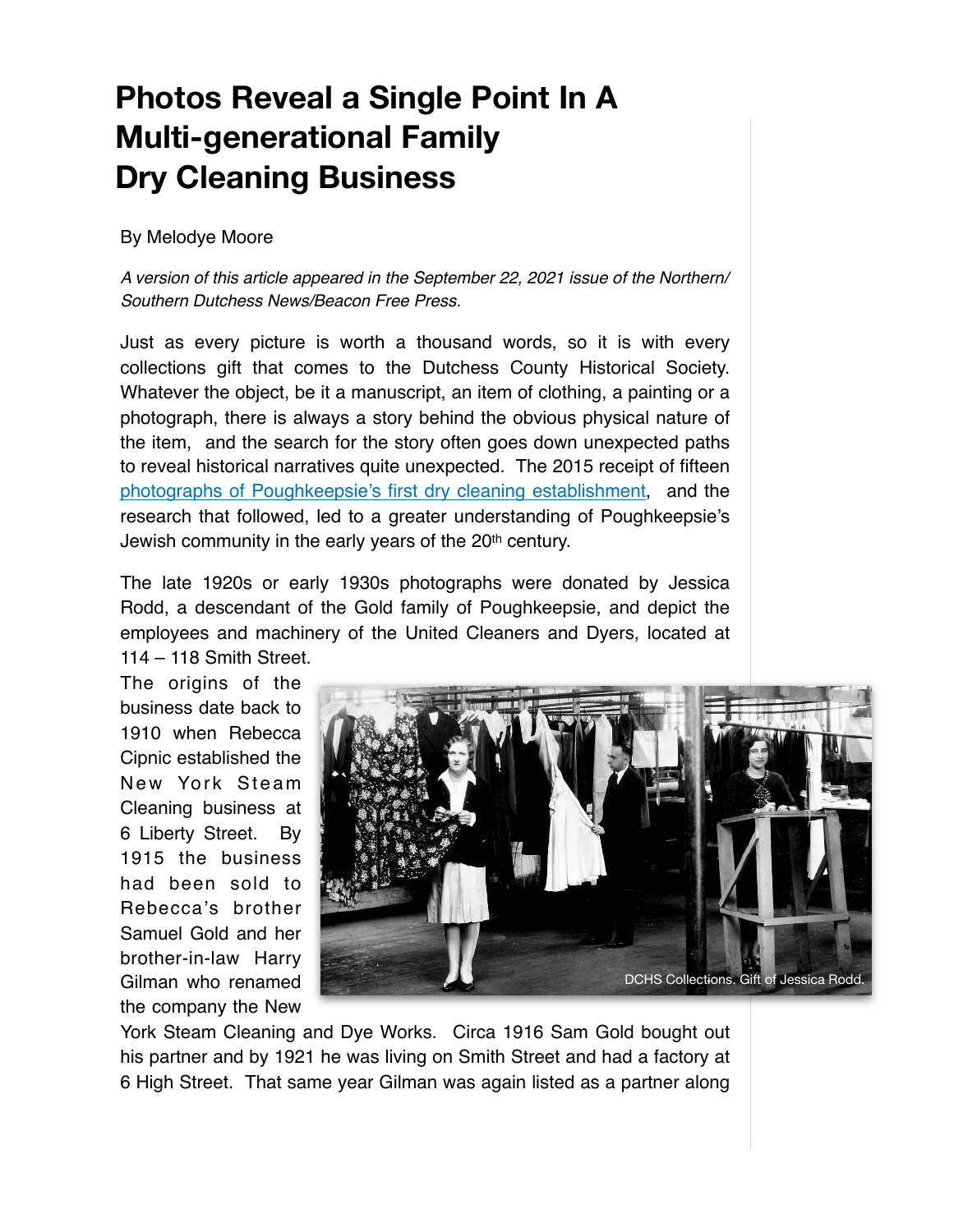with Thomas Weissman. The steady growth of the business was interrupted on June 12, 1923 when the dyeing plant was destroyed in a fire. The June 13th edition of the Poughkeepsie Eagle-News reported that the brick dye house and the surrounding frame buildings had been all or partially consumed by a blaze of unknown origin. The combination of gasoline and other combustibles used in the dry cleaning process made it impossible for the firemen to do more than contain the fire to the plant. Thomas Weissman, one of the proprietors of the plant, was severely burned when his clothing caught on fire. By 1925 the business, now known as United Cleaners and Dyers, had rebounded and rebuilt on Smith Street in the buildings depicted in the photographs. By this time Moe Scheer and Alexander Stall had joined as partners and by the 1930s the business had dozens of stores in the Hudson Valley stretching from Mamaroneck to Albany and employing over 300 workers as tailors, spotters, finishers and dyers. By 1934 the company had expanded beyond its Liberty Street store to 13 College View – a handy location for the young ladies of Vassar. The business was still strong after World War II when the sons of each of the partners were taken into the business.

In her book **"The Jewish Community of Poughkeepsie, New York, An Anecdotal History"** Eva Effron Acker Goldin references the cleaning and dying business and provides some biographical information on the Gold

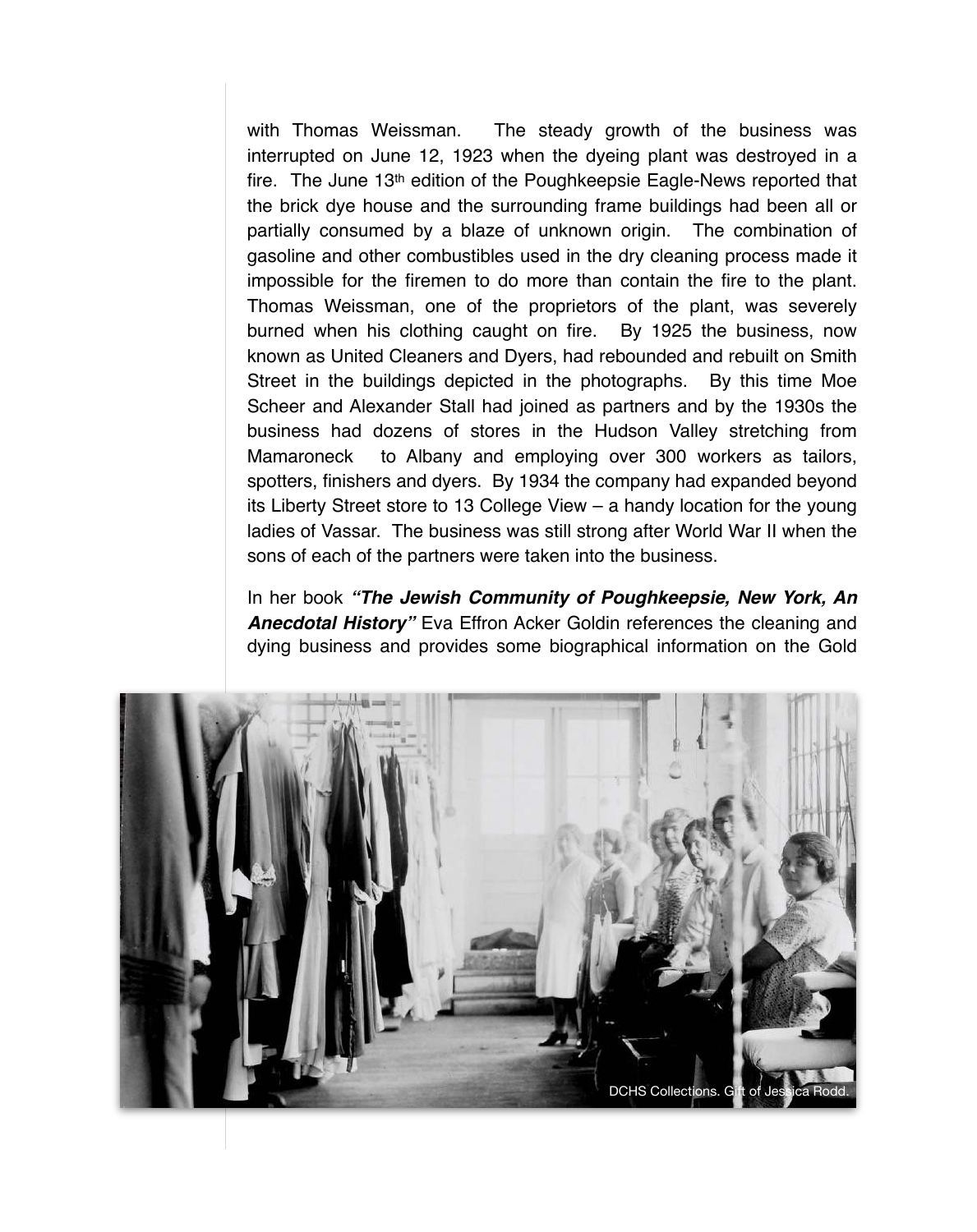family. Missing from the book is the story of how the Cipnics and the Golds found their way to Poughkeepsie and the forces that impelled their journeys.

It is believed that Rebecca, born c. 1886 in Austria, was the wife of Jacob Cipnic, born 1881 in Bialostock, Russia. Both are believed to have arrived in the United States around 1903 and various sources list their marriage as

1906. At the end of the 19th century the majority of the population of Bialostock was Jewish as seen in the Russian census of 1897 that documented that 41,900 of the 66,000 inhabitants of the city were Jews. The foremost economic driver of the city was the textile industry and many of the city's mills were owned and operated by Jews. Not surprisingly the strength of the Jewish labor movement displeased Russian authorities. If, as reported, Jacob left Bialostock in 1903, he did so just three short years before the June 1906 anti-Jewish pogrom in the city that left 70 dead and 90 seriously injured.



While there is little documentation about where Rebecca came from in Austria or what led to her emigration, it is likely that her story mirrored that of her brother Samuel Gold. According to the 1920 census Sam was born c. 1890 in Austria. He immigrated to the United States in 1912, spoke English, was a dyer by trade, was married and had two sons, ages 4 and 1. The census lists him as living on Rose Street and identifies his neighbors as Borisha Monrak from Hungary, and Alexander Stall, Hubert Kaplan, and Lazarus Mansnick, all from Russia. Other sources, such as his World War I Draft Registration Card give his birthdate as August 27, 1889 and show his place of birth as Bulstyn, Galicia, Austro-Poland. Bulstyn is likely Burshtyn in the western Ukraine. The story of the Jews of Galicia under Austrian-Polish Rule from 1867 – 1918 is a complex and important part of the history of the Jewish Diaspora. For purposes of this article the period can be summarized as one of great economic hardship for Jews and little opportunity for improvement of their socio-economic status. As a result in the years between 1881 – 1910 the United States naturalized 3,091,692 immigrants from Austrian lands. While Sam Gold arrived slightly later it can be assumed the same forces were driving him to find a better life in America.